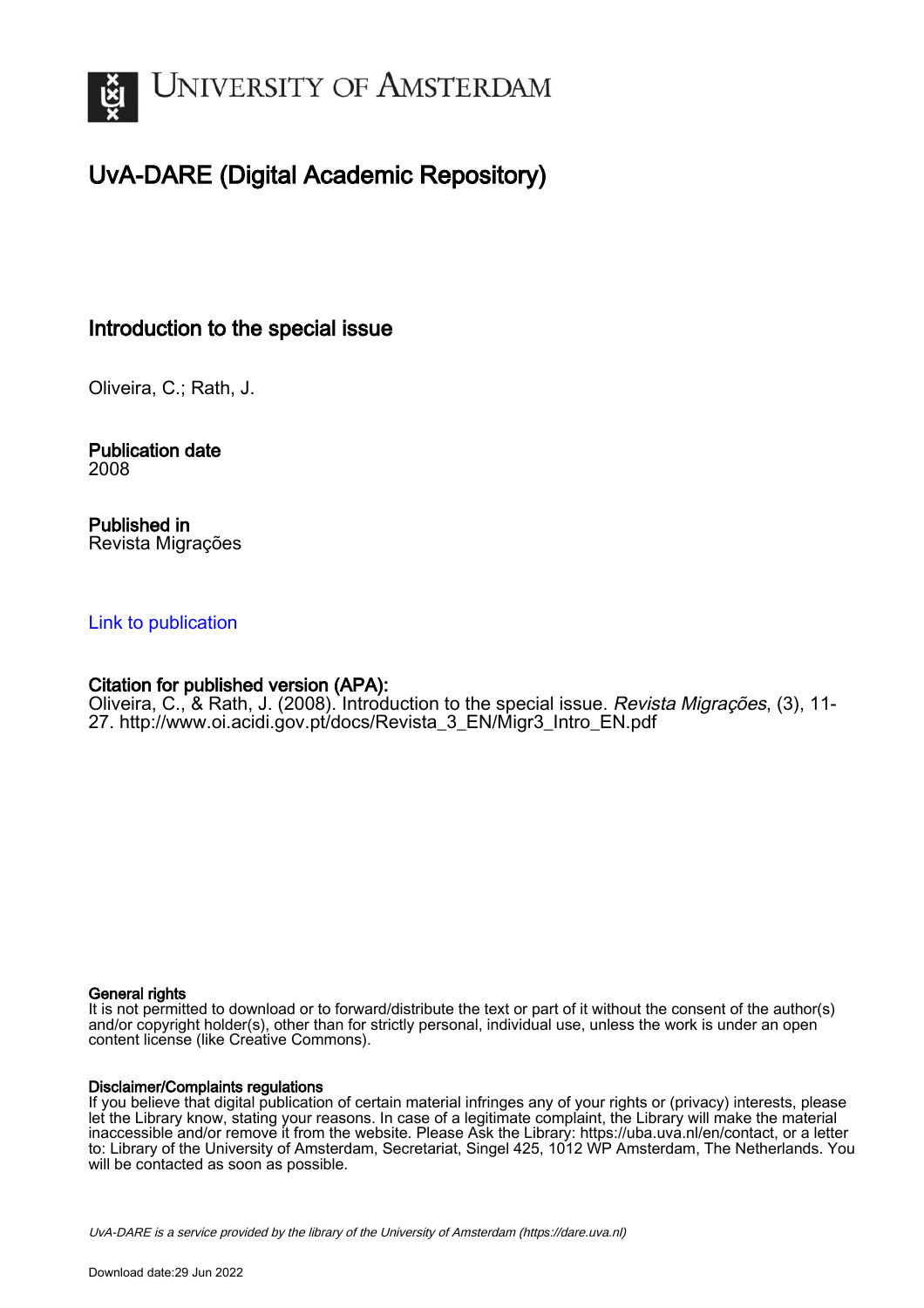### **Catarina Reis Oliveira\* and Jan Rath\*\***

Editors of the Special Issue on Immigrant Entrepreneurship

Many advanced economies, especially in their larger cities, acquired a more cosmopolitan aspect in the closing decades of the twentieth century. This is reflected in an ever-broadening product range, which now includes not only such obvious items as Coca Cola, hamburgers and Levi's jeans but also Chinese bubble tea, Turkish döner kebabs and Indian saris. It is not just the appearance of these 'exotic' products in shops in Amsterdam, Berlin, Copenhagen or Lisbon that reveals the deepening links between economies of origin and of receiving countries. The demographic composition of many advanced economies has also significantly changed as flows of long-distance migration from more and more locations increased during the second half of the twentieth century. International migrants embodied the complex process of globalisation in a very palpable sense. Increasingly diverse product ranges and populations, as two highly visible features of globalisation, are often directly related as immigrants themselves introduce products from their origin countries to far-off places. They start businesses in their countries of settlement and become 'self-employed', 'immigrant entrepreneurs' or 'ethnic entrepreneurs'.

Notwithstanding the ever increasing numbers of ethnic entrepreneurs who have set up shop, according to the American magazine Business Week they have long remained 'unsung heroes' in Europe. In socio-economic terms, for a long time these immigrants were largely viewed as workers. Immigrants were predominantly depicted as suppliers of cheap low-skilled labour in advanced economies. More recently, attention has shifted towards immigrants who start their own businesses.

By becoming self-employed, immigrants acquire quite different roles to those of immigrants who are employees and also to those of mainstream entrepreneurs. By starting their own business, immigrant entrepreneurs create their own jobs and/or create job opportunities for other co-ethnics. This enables them to circumvent some of the barriers that they may encounter in looking for a job. Immigrants are especially likely to come up against these barriers. They may lack or be seen to lack educational qualifications; they may not have sufficient access to relevant social networks for transmitting information on job vacancies; or local

<sup>\*</sup> Head of Unit of Research and International Relations of the High Commission for Immigration and Intercultural Dialogue (ACIDI, I.P.) (catarina.oliveira@acidi.gov.pt).

<sup>\*\*</sup> Professor of Urban Sociology and Director of the Institute for Migration and Ethnic Studies (IMES) - Universiteit van Amsterdam.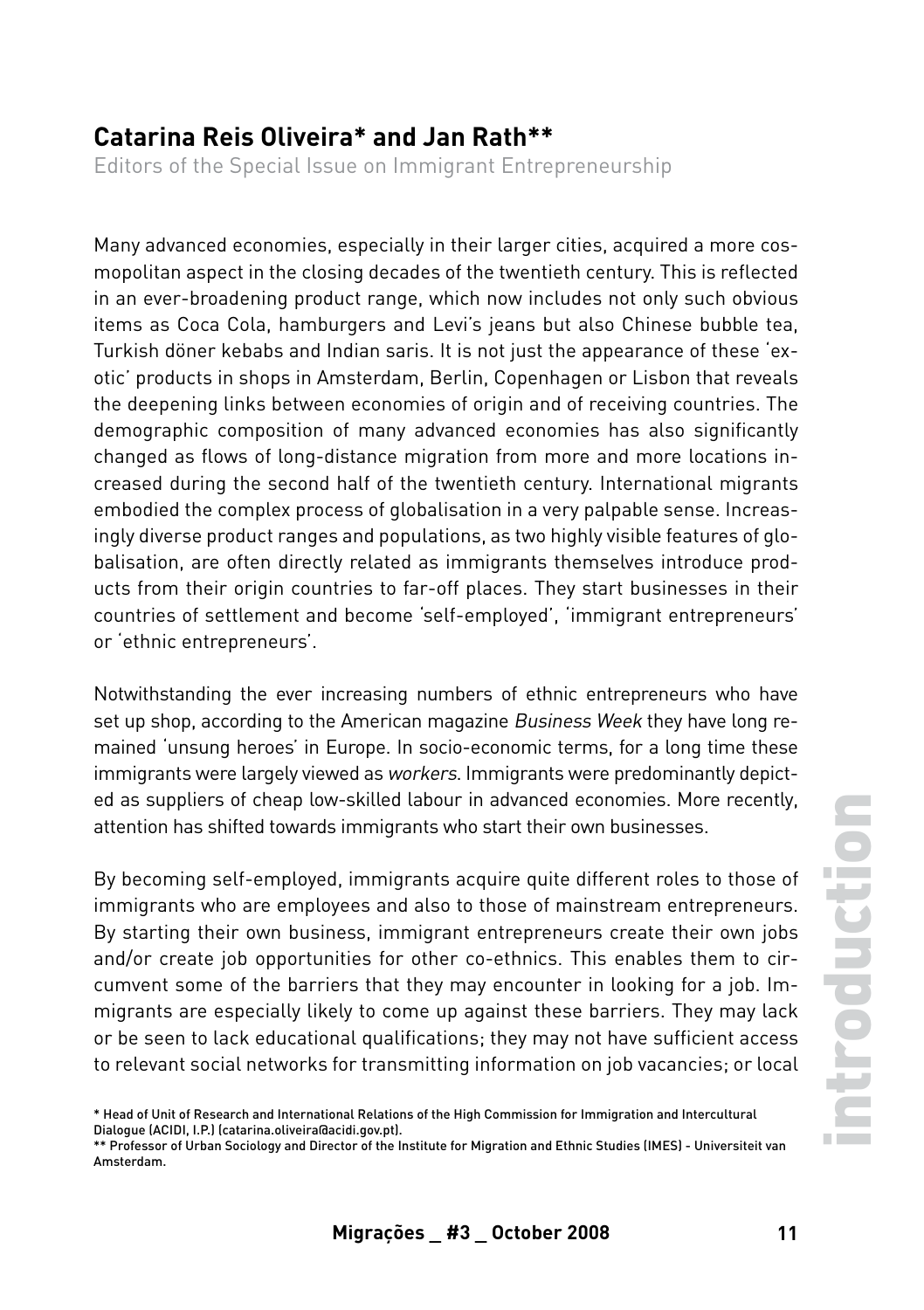employers may simply discriminate against them. Becoming self-employed does not mean that all these barriers become irrelevant – for example, banks may still discriminate against immigrants when they request business loans or qualifications may not be recognised - but entrepreneurs still seem to be less vulnerable.

Despite the apparent diversity of both the origins of the entrepreneurs and the types of businesses they have established in the various countries, there are clear similar underlying processes. Although there have been notable cases of successful immigrant entrepreneurs in advanced economies (Kloosterman and Rath, 2003), most of these immigrant entrepreneurs are funnelled towards sectors at the lower end of the market. Lacking in many cases access to significant funds of (financial) capital and also deemed lacking in appropriate educational qualifications, most fledgling ethnic entrepreneurs can, in principle, only establish their business in markets with low barriers of entry in terms of capital outlays and required educational qualifications. In these markets, production is mainly small-scale, low in added value, and often very labour-intensive. Consequently, earnings are typically relatively low and days are long and hard for many ethnic entrepreneurs.

Yet, European, national and municipal governments and business associations, as well as a wide array of third-sector institutions, have attached great value to ethnic entrepreneurship. They have tried with varying degrees of involvement to promote the development of Small and Medium Enterprises (SMEs) by introducing support measures that facilitate small entrepreneurs in general, and ethnic entrepreneurs in particular. Many of these interventions focus on improving the performance of ethnic entrepreneurs, for example by providing training and coaching, and other forms of support in the fields of entrepreneurial skills, finance and networking. Other interventions aim at removing obstructions in the regulatory framework for SMEs, which vary from lowering the license requirements for starters and getting preferential access to credit systems to allowing for a period of trial and error without losing the right to receive social security benefits (for an overview, see Van Niekerk, Rath et al., 2008). In so doing, they have emphasised the positive effects of entrepreneurship.

If successful, ethnic entrepreneurs can create jobs for others. This can benefit relatives, friends and acquaintances and, more generally, co-ethnics, as social networks are often interfaces for information on the recruitment of new workers by small firms. Creating jobs then helps to alleviate unemployment among immigrants. Ethnic entrepreneurs can also contribute different forms of social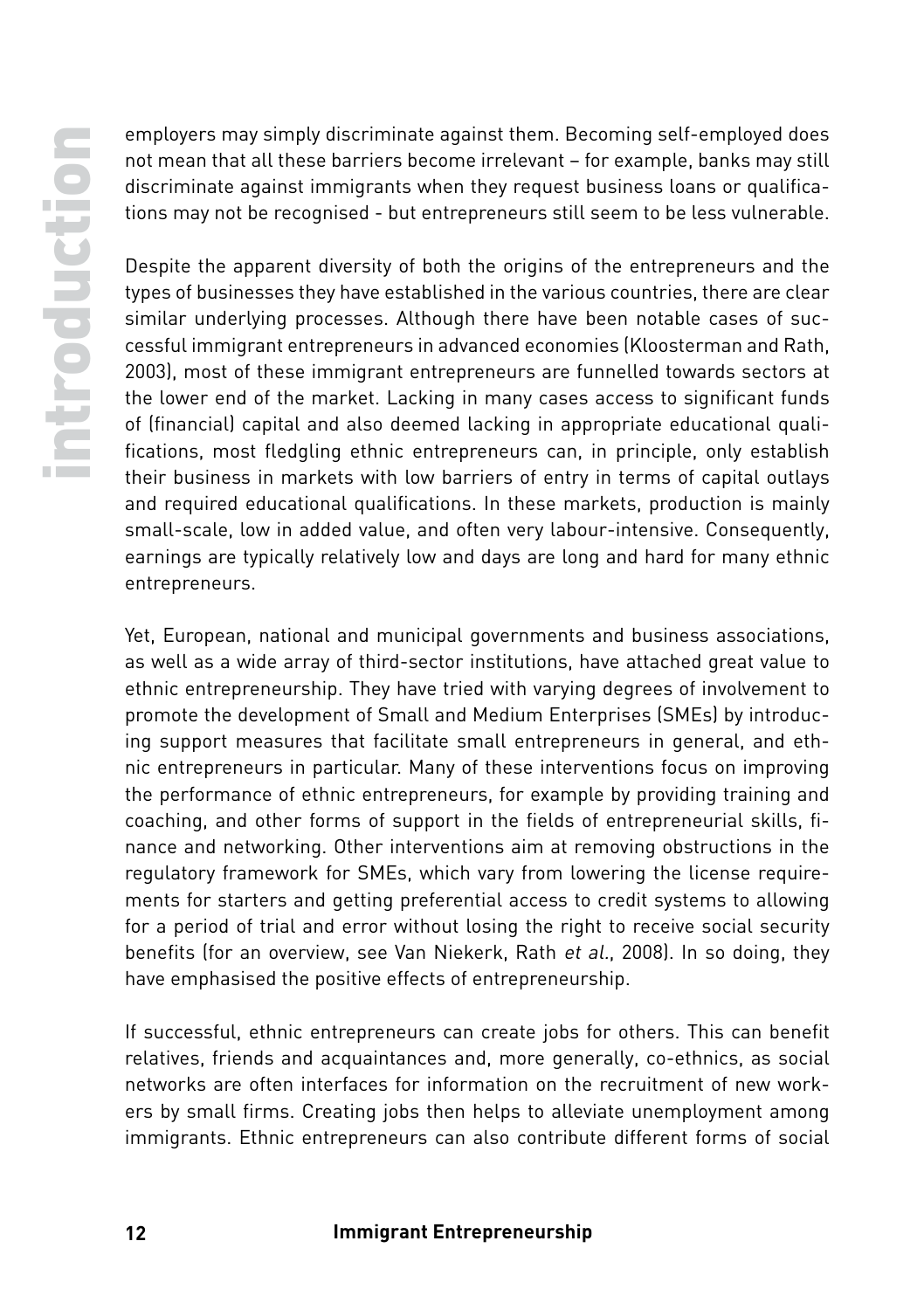capital to that of immigrant workers to the immigrant ethnic communities. Because of their links to suppliers and customers, ethnic entrepreneurs can be useful in constructing bridges to other networks outside the inner circle, thus improving chances of upward mobility. Moreover, ethnic entrepreneurs often act as self-appointed leaders for their communities. Most importantly they show that immigrants are not necessarily restricted to filling vacancies on the job market - they can be active agents and shape their own destinies by setting up their own businesses. Even where they are confined to sectors of businesses with few prospects, they are still actors in a very literal sense.

Ethnic entrepreneurs, moreover, may provide goods and services that indigenous entrepreneurs are not as likely to offer. Ethnic entrepreneurs may have expert knowledge on specific demands or specific sources of supply relating to foreign products as in the case of foodstuffs (for example, spices from Indonesia), music (for example, raï music from North Africa), clothing (for example, Indian saris, Brazilian flip-flops and bikinis), health products (such as Chinese traditional medicine, herbal remedies, Asian massages) or videos (for example, Bollywood movies from India). In many cases this almost unrivalled expertise can be based on first-hand knowledge from back home or it can be generated through transnational networks that connect the country of origin with the sometimes extensive diaspora of a specific group of immigrants.

By introducing new products and new ways of marketing, even immigrant entrepreneurs at the bottom end of a market can be innovators - Joseph Schumpeter's 'new men', albeit in a more modest form. One example is the introduction of the döner kebab by Turkish entrepreneurs in Germany. Indigenous entrepreneurs might lack the credibility for specific kinds of businesses, as in the case of Chinese restaurants where the owner and staff need to have at the very least a Chinese appearance. Preferences may keep indigenous entrepreneurs out of certain sectors that require long hours of hard work at low pay that only immigrants may be prepared to put up with. Ethnic entrepreneurs may thus broaden the range of goods and services in a country and hence expand the consumers' choice. In an indirect sense, this may even allow indigenous entrepreneurs to focus more on activities where they can exploit their own specific comparative advantages.

From a geographical perspective, ethnic entrepreneurs can add vitality to particular streets or even neighbourhoods in cities. If streets are deserted by indigenous businesses and replaced - in an invasion-and-succession sequence - by immigrant entrepreneurs, deterioration can be reversed. As owners of local business-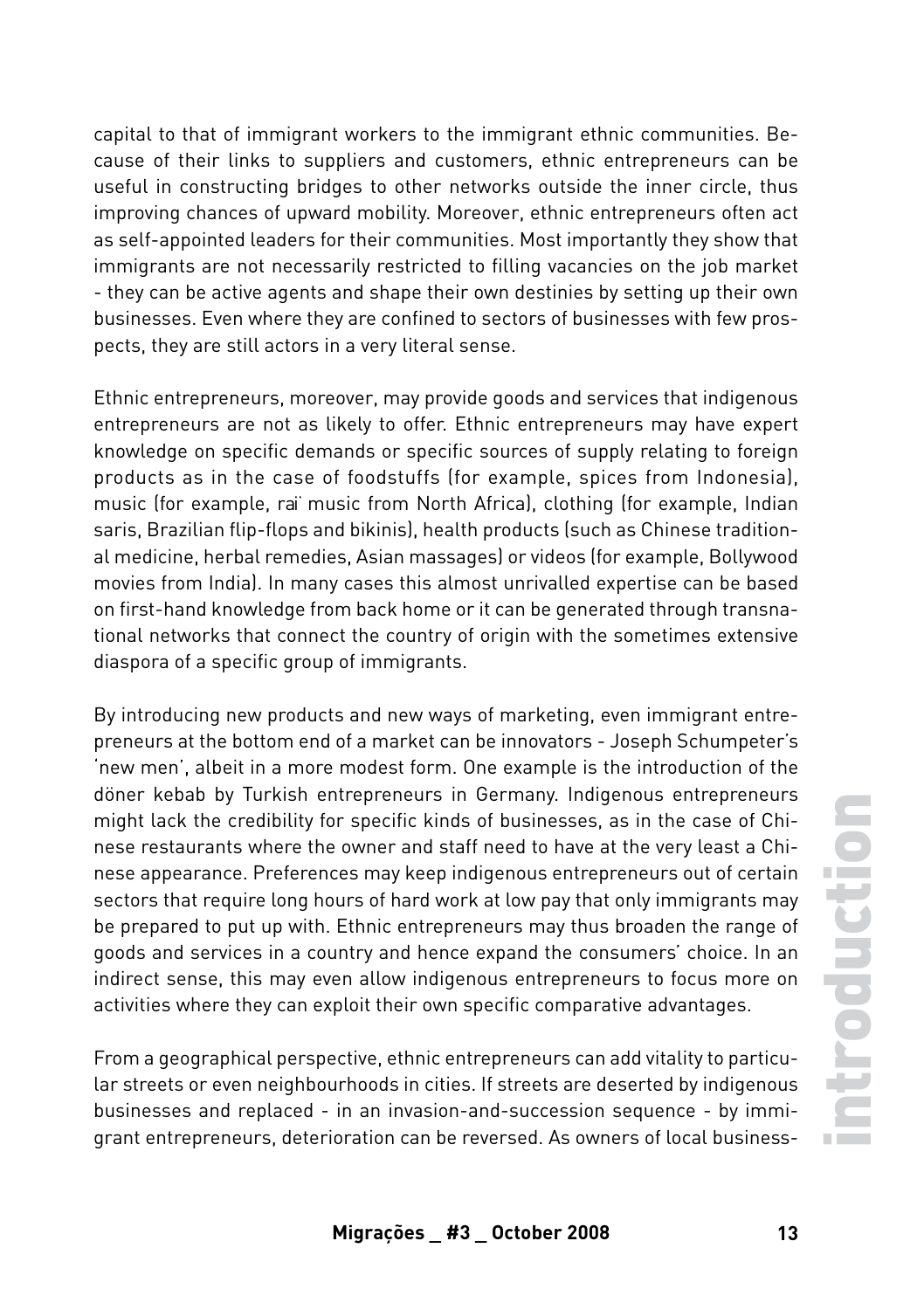es, they have a clear stake in the prosperity, accessibility, and safety of the street or neighbourhood. In many cases, these businesses are also where members of local social networks gather. They are thus an important component of the social fabric sustaining civic society at the grassroots level.

Whether or not these optimistic expectations are justified remains to be seen. A host of studies has sufficiently demonstrated that entrepreneurial success - and consequently also the effects of it - is contingent on a plethora of social, political and economic conditions (see: Rath, 2002). The sheer complexity of entrepreneurial processes prevents us from envisaging entrepreneurship as a simple one-dimensional phenomenon. That also explains why promoting entrepreneurship is not a self-evident process.

This Special Issue aims to provide an extensive mapping of policies in the promotion of ethnic entrepreneurship in a number of countries. It is motivated by the desire of national and municipal Governments to create an environment conducive to setting up and developing SMEs in general and immigrant businesses in particular. Furthermore it also highlights how the third sector has also had a crucial role in the reinforcement of immigrant entrepreneurship, and provides indications of how best to address this issue at a Governmental level in the future.

### **The emergence of immigrant entrepreneurship in Europe: National and local variations**

Despite the fact that entrepreneurial activities among immigrants have always been present to a certain extent throughout Europe since the formation of the first Nation-States, three historical circumstances made them more visible during recent decades. The first historical circumstance is associated with the growth in twentieth-century mass immigration flows,1 essentially from mid-1945 onwards, which led to the concentration of foreign communities in various urban centres initially in North and Central Europe, and then in the South of Europe from the mid 1970s onwards (Castles and Miller, 1998: 6). Economic growth and expansion in many markets during the 1950s and 1960s led to a decline in traditional small and medium enterprises and the flourishing of large commercial and industrial production concentrations (Waldinger et al., 1990: 80). It is exactly in this context that the entrepreneurial initiatives of immigrants began to become more visible. The second conjuncture was related to the 1973/74 oil crisis which resulted in an economic recession and the concomitant restructuring of the global economy.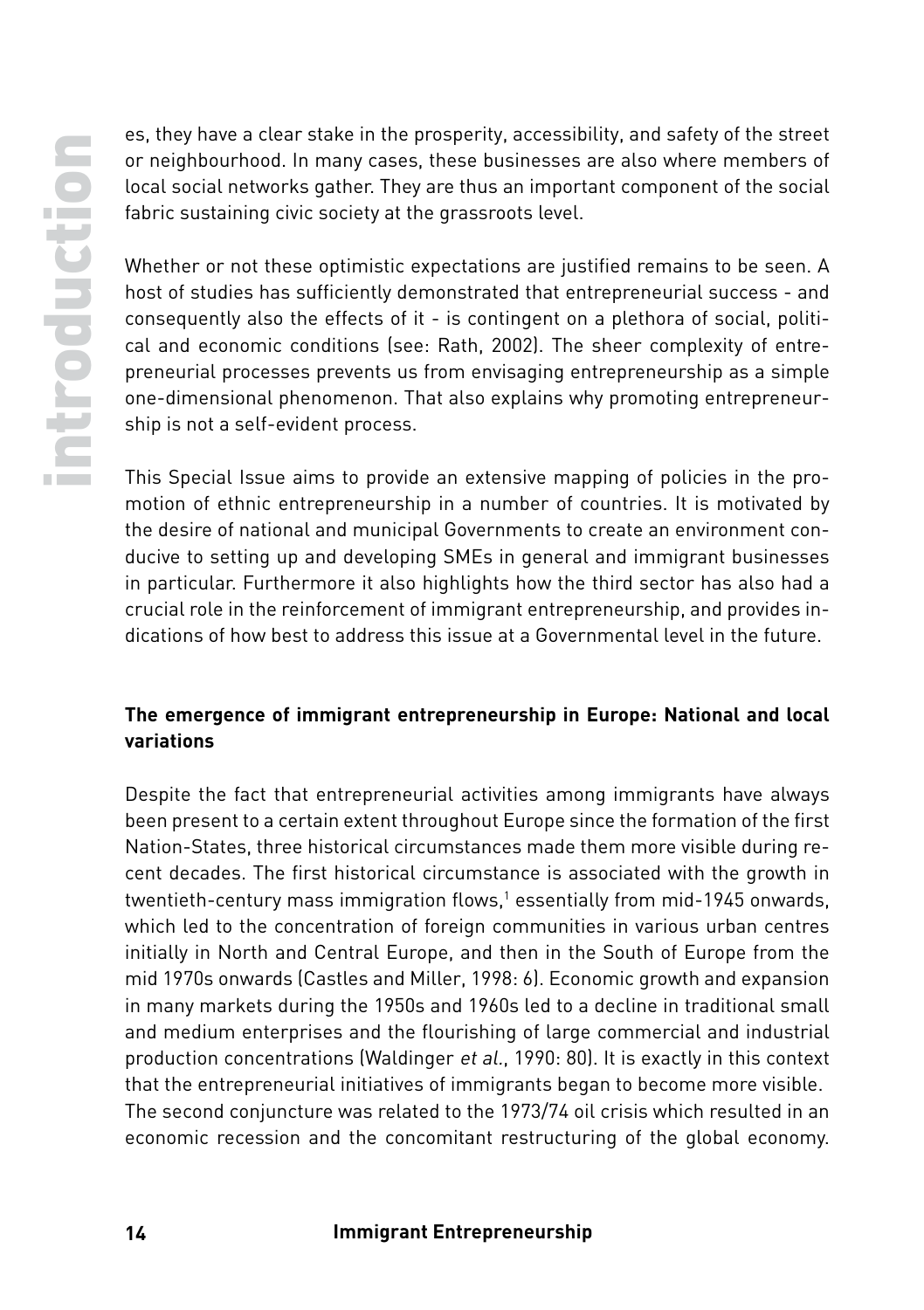That restructuring implied the reconversion of the modes of production of many companies, the investment of capital in new industrial areas, the shift in patterns of global trade and the introduction of new technologies resulting from the microelectronic revolution (Castles and Miller, 1998: 78). These changes provoked an inevitable increase in unemployment in the main European economies, which had a high contingent of unskilled labour. This situation resulted in an increase in the number of immigrant employers and self-employed. Immigrants and their descendents, whether unskilled or semi-skilled, managed in this way to find alternative methods of economic insertion in European societies, creating their own jobs or finding employment in the businesses of co-ethnics. As a result, between 1970 and 1980, rates of immigrant entrepreneurship increased in many European countries (Light and Rosenstein, 1995: 12-13; Waldinger et al., 1990: 80).

Finally, many researchers believe that shifts in consumption and production resulting from internationalisation and globalisation in this Post-Fordist Era define the conditions for the continuous development of immigrant entrepreneurial initiatives and those with an ethnic character (Mars and Ward, 1984; Boissevain, 1984; Sassen, 1991). The opportunity structure of European societies therefore became favourable to the entrepreneurial activities of immigrants, as the number of small- and medium-scale immigrant entrepreneurs was augmented (Waldinger et al., 1990: 79).

In sum, the entrepreneurial development of immigrant communities was associated with the decrease in traditional small and medium enterprises and the growth in large industrial productions and large commercial concentrations from the mid-1950s. Later, from the mid-1970s, with the ethnic segmentation of the labour markets and the growth of both institutional and informal discrimination in access to the labour market, there was a proliferation of immigrant entrepreneurs in various European societies (Castles and Miller, 1998: 182-3). In the globalised and cosmopolitan cities of today, where there is an increased demand for ethnic products, conditions are propitious for the propagation of immigrant entrepreneurial activities (Rath, 2007).

According to OECD data, the relative weight of immigrants in the total number of entrepreneurs has increased in many countries (see Table 1).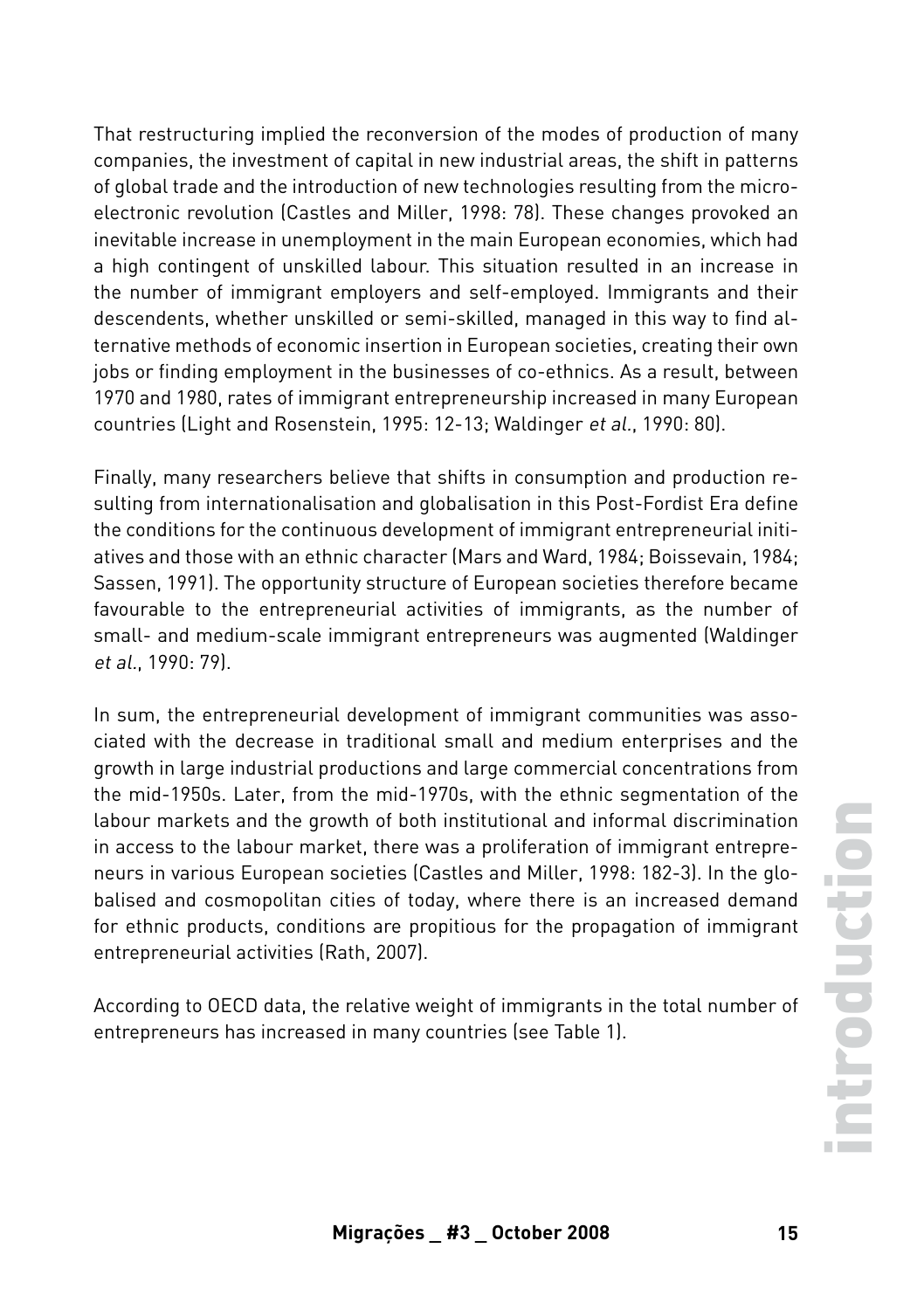| Country              | Share of foreign-born in total<br>self-employment |      | Share of self-employment in<br>total foreign-born employment |      |
|----------------------|---------------------------------------------------|------|--------------------------------------------------------------|------|
|                      | 2000                                              | 2005 | 2000                                                         | 2005 |
| Australia            |                                                   | 27.7 |                                                              | 12.7 |
| Austria              | 6.7                                               | 9.3  | 7.3                                                          | 7.5  |
| Belgium              | 10.2                                              | 12.7 | 17.0                                                         | 15.1 |
| Denmark              | 4.8                                               | 6.3  | 9.1                                                          | 8.5  |
| France               | 11.1                                              | 12.7 | 11.4                                                         | 11.6 |
| Germany              | 9.7                                               | 12.8 | 8.6                                                          | 10.1 |
| Greece               | 2.0                                               | 3.7  | 13.7                                                         | 12.6 |
| Ireland              | 7.7                                               | 8.1  | 17.4                                                         | 11.0 |
| Luxemburg            | 33.5                                              | 38.9 | 7.5                                                          | 6.9  |
| Netherlands          | 10.3                                              | 10.3 | 10.4                                                         | 10.8 |
| Norway               | 6.0                                               | 7.4  | 7.6                                                          | 7.6  |
| Portugal             | 3.6                                               | 5.4  | 14.9                                                         | 14.2 |
| Spain                | 3.0                                               | 8.1  | 18.9                                                         | 10.3 |
| Sweden               | 11.4                                              | 14.4 | 12.0                                                         | 11.3 |
| United Kingdom       | 10.7                                              | 11.6 | 15.2                                                         | 14.4 |
| <b>United States</b> |                                                   | 14.1 |                                                              | 9.6  |

**Table 1 - Foreign-born in self-employment in OECD countries, 2000-2005**

Source: International Migration Outlook, SOPEMI 2007: 75.

However, the pattern is not uniform in all countries. In some cases, there was an increase in the share of foreign-born in total self-employment, accompanied also by an increase in the share of self-employment in total foreign-born employment. This trend could reflect either an improvement in the social position of immigrants in the receiving society, or indeed an increase in the difficulty for immigrants in accessing the labour market in that same society. In other words, entrepreneurial initiative could be being reinforced as an alternative to the constraints experienced by immigrants (e.g. discrimination in accessing the labour market, lack of knowledge of the receiving country's language(s), difficulties in the recognition of qualifications, working at a level below their qualifications, low salaries, unemployment).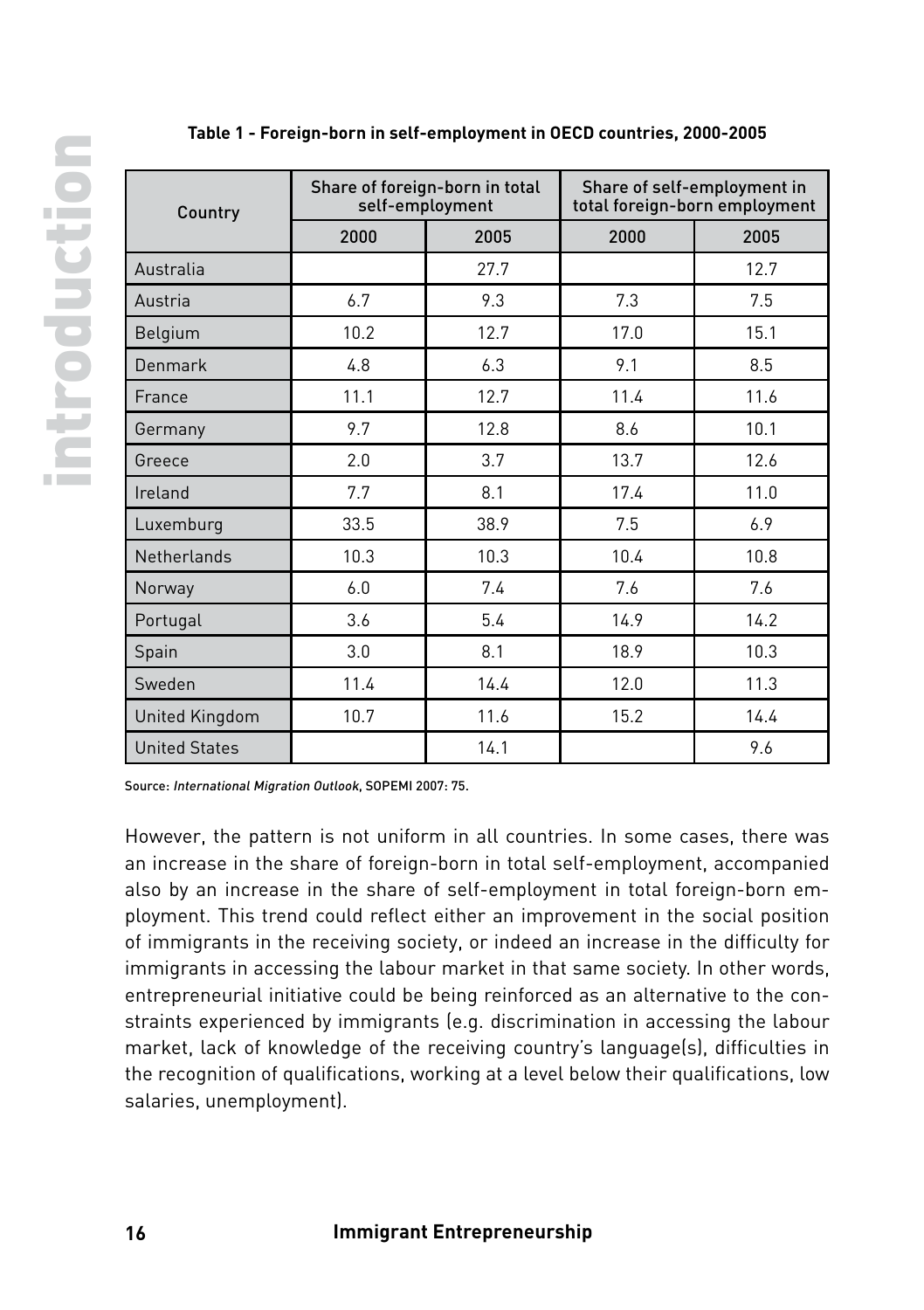In contrast, in other countries the share of self-employment in total foreign-born employment decreased between 2000 and 2005, which could be explained by, among other factors, the increase in the flow of immigrant populations with less of a propensity towards entrepreneurial initiatives - thereby reducing the relative weight of entrepreneurs in the total of active foreigners in the country -, the definition of policies to incentivise insertion in the labour market as salaried workers, or policies restricting the creation of businesses by immigrants.

The European Commission has shown itself to be particularly sensitive to the importance that immigrant entrepreneurial initiatives can have, taking into account its own relatively low rates of entrepreneurship compared to other OECD countries (such as the United States of America).2 The Flash Eurobarometer no. 192: Entrepreneurship survey in the 25 Member States, United States, Iceland and Norway concluded that while the EU-25 and EU-15 prefer the status of employee (50% and 51%, respectively) - because they like the idea of a fixed income and they feel the need for security -, the US population is more inclined towards selfemployment (61%).3

Indeed, as entrepreneurial initiative emerges as an alternative to the options of economic insertion for immigrants in various receiving societies, the European Union increasingly sees in immigrants the possibility of achieving growth in its rates of entrepreneurship.

Nevertheless, the European Commission itself recognises that immigrants feel some difficulties in undertaking entrepreneurial activities in the various memberstates. In the Common Agenda for Integration (COM 2005, 389) the Commission recommended that all the member-states support migrant entrepreneurship, namely through facilitated access to banking and credit services.

Some business support services for immigrants are already being provided in several European countries. A recent study carried out under the aegis of the European Commission provided an inventory of policy measures or support schemes in no less than 32 European countries (Van Niekerk, Rath et al., 2008). The study showed a marked distributional pattern, revealing wide national and local variations. It appeared that the number and type of measures and support schemes are contingent on:

- the specific immigration histories of the countries involved and especially the period in which these countries experienced immigration on a sizeable scale;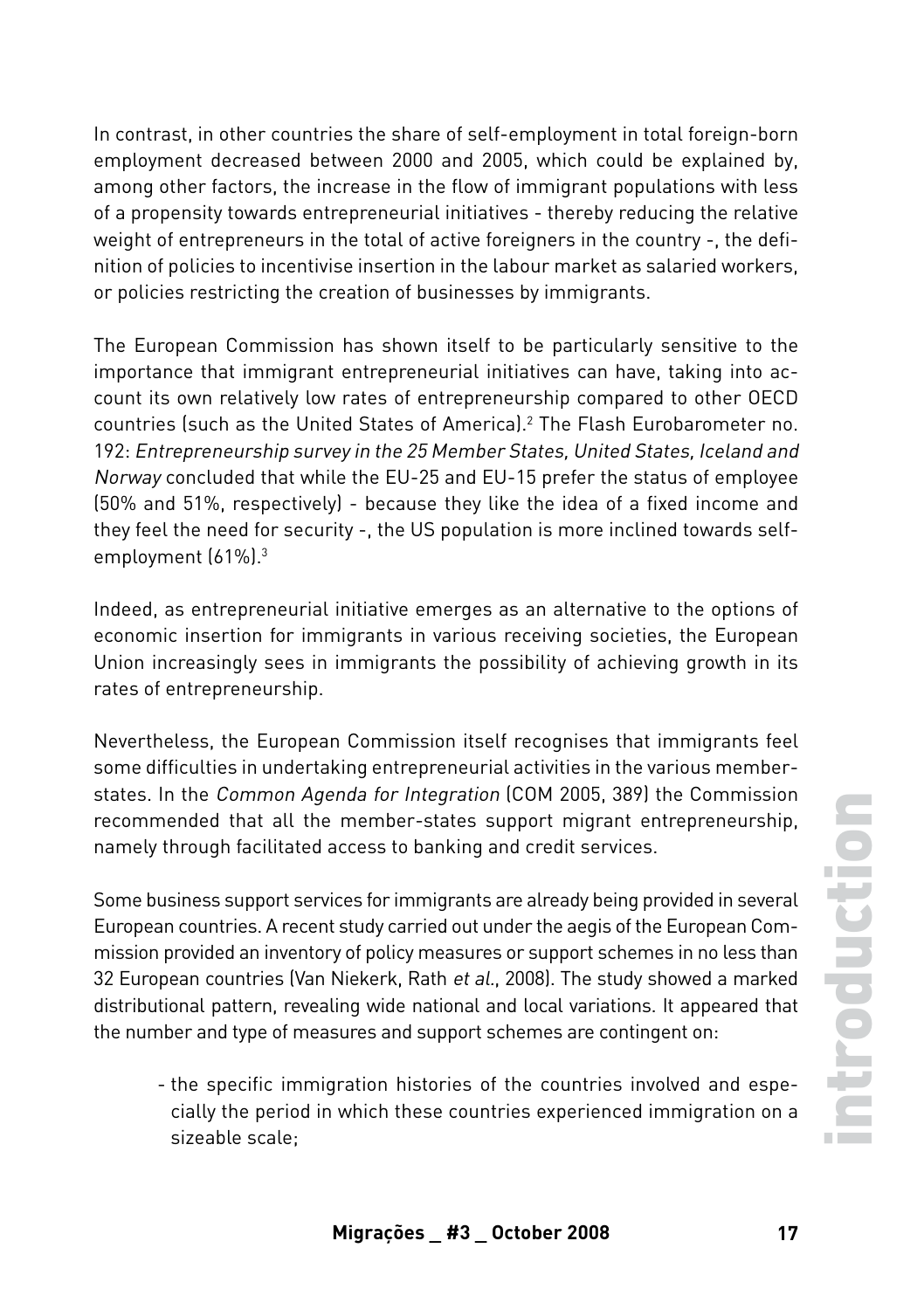- the degree to which the countries involved have welfare regimes that include regulatory frameworks and social policies for the economic and social integration of immigrants:
- the national or local political ideologies vis-à-vis immigrants, and national or local models of immigrant integration that determine to a large extent whether group-specific measures are advisable.

Most measures or schemes were to be found in the Northwestern European countries, to a lesser degree in Southern Europe and least in the Central and Eastern European countries.

The 146 policy measures that were identified differ in several respects. The policy measures were grouped according to their policy level: supranational, national, regional and local. Most policy measures were initiated at the national, regional or local level, with the majority of local initiatives occurring in the United Kingdom, Germany, The Netherlands and Belgium. The level of policy initiation did not necessarily correspond to the funding level: most policy measures were financed by European and/or national funding and most local policy initiatives were (co-)financed by higher-level sources of funding.

The large majority of policy measures identified contributed to the capacity for service delivery to immigrants. These services aimed at empowering immigrant entrepreneurs by strengthening their human, social or financial resources. The main focus was on enhancing the human capital of aspiring entrepreneurs (providing information, educational services, training, advice). Services that explicitly foster social networking were small in number, but many promoted networking implicitly. Fewer measures focused on providing financial services, but in fact, many programmes facilitated access to finance by strengthening the entrepreneurs' skills and knowledge. Occasionally, measures provided material assistance, for example incubator services.

To summarise, these types of service delivery focused on the agency of the entrepreneur as opposed to the structural societal conditions of entrepreneurship. Only a few measures identified focused on structurally enhancing the opportunities for immigrant entrepreneurs. These included for example the renewal of certain run-down city districts or structurally embedding immigrants and their organisations into mainstream organisations.

Roughly half of the measures or support schemes focused exclusively on immigrants; the rest focused on a general public, including immigrants. Both seemed to have their advantages and disadvantages. The most difficult-to-reach or vul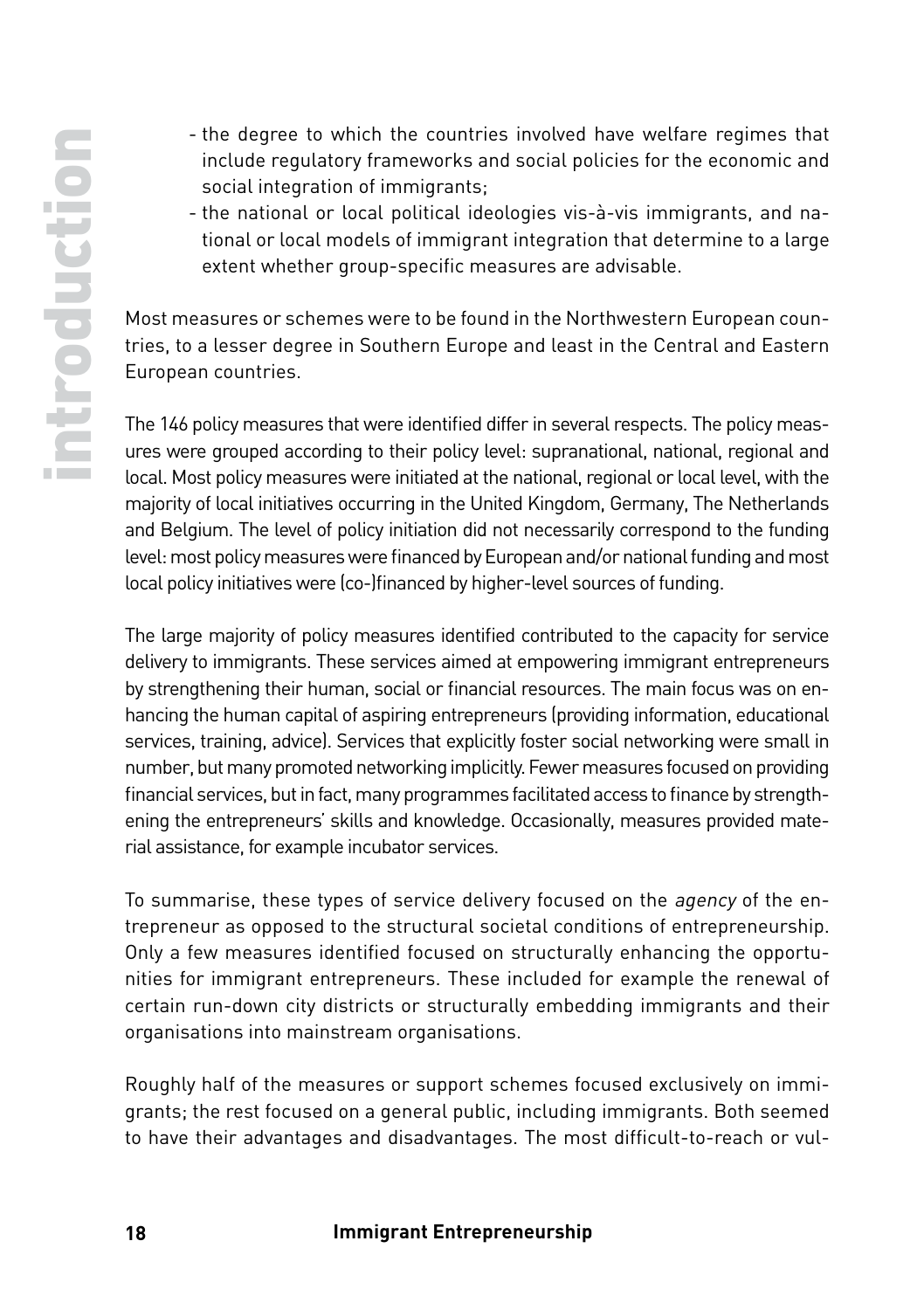nerable groups seemed to be best served by specific measures that advocated a personal or tailored approach with services in immigrant languages, intercultural mediators or outreach officers. Participation in homogenous groups of co-ethnics or with other immigrants seemed also to increase the effectiveness of services. On the other hand, participation in multi-ethnic programmes introduced people to mainstream networks and, hence, fostered contacts in the business world. This could contribute to successfully developing immigrant businesses, since it facilitated access to mainstream business institutions.

It is recognised, therefore, that the trends identified reflect the involvement of many and varied explanatory factors for immigrant entrepreneurial initiative, and the fact that its impact can differ from group to group and from country to country. The existing literature on immigrant entrepreneurial initiatives has sought to specifically explain the involvement of these explanatory dimensions.

### **Theoretical context**

Numerous researchers have highlighted the economic dynamism of immigrant entrepreneurs and their positive effects for the economic growth of various receiving societies and the social mobility of the immigrant populations themselves.

Ethnic entrepreneurship has been an important field of study, especially in classical immigration countries like the United States since the early 1970s and also in European countries since the late 1980s. The relevance of this field of study relates to at least two important policy areas. Ethnic entrepreneurship not only contributes to economic development in certain sectors or cities of the receiving societies, but entrepreneurship may also be a viable route for the economic incorporation and, thus, integration of immigrants and their children. However, this does not hold true for all cities and countries and for all immigrant groups to the same degree. As has been shown, the rate of self-employment and the success of ethnic entrepreneurship vary. Depending on the circumstances in the receiving society and the background of immigrants, some groups are more likely than others to successfully start up their own business.

Studies of ethnic entrepreneurship have examined the issue from different points of view and perspectives. Some argue that ethnic entrepreneurship is a response to blocked opportunities in the general labour market and that, as a consequence, the growing number of entrepreneurs is not necessarily an indication of success. Rather, self-employment is viewed as an economic dead-end for immigrants.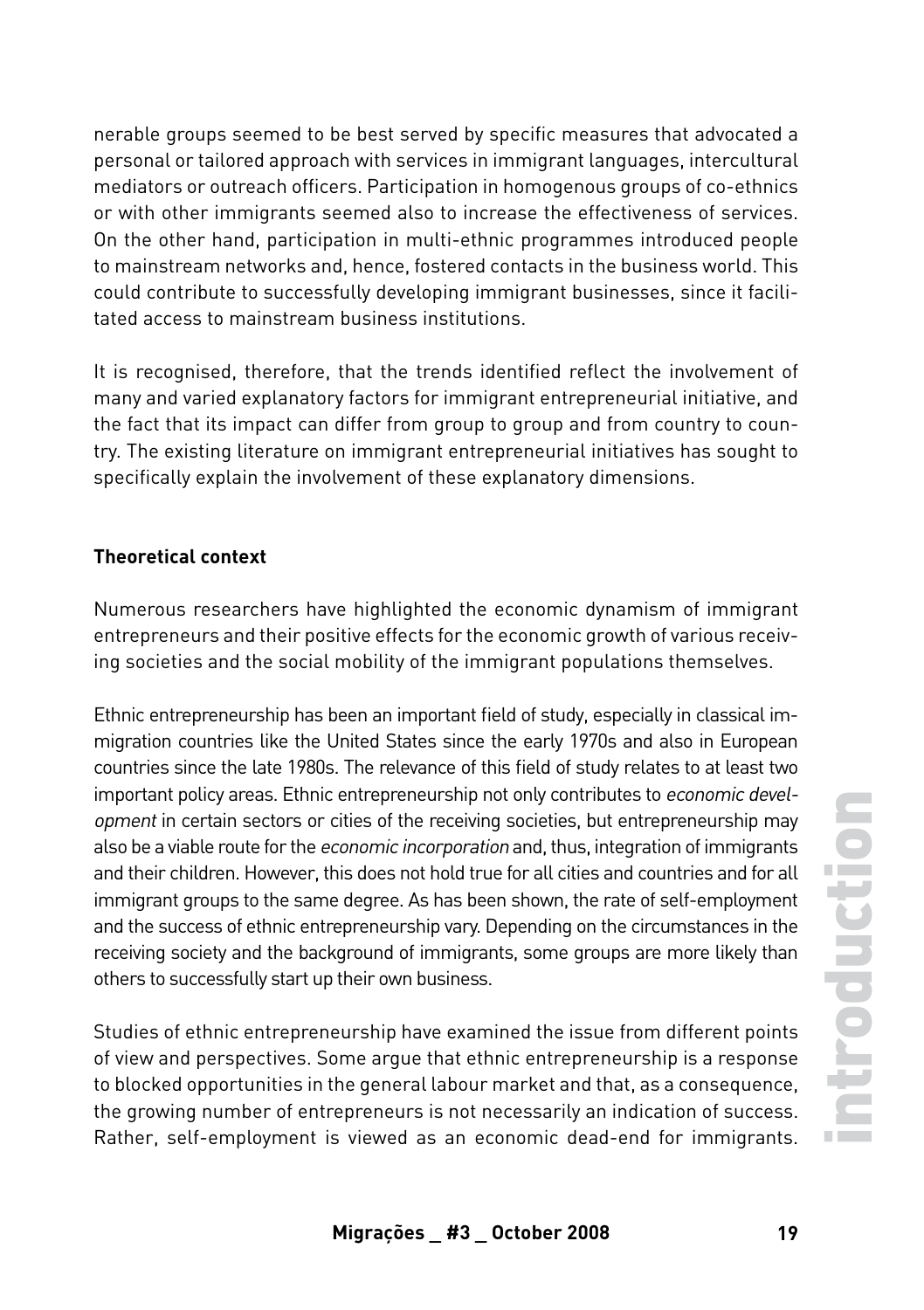Long working hours, unpaid family labour and low incomes are some of the indicators that support this dead-end hypothesis (see, for example: Barrett et al., 1996; Waldinger et al., 1990).

At the other extreme we find the point of view according to which ethnic entrepreneurship is seen positively as a viable route to upward social mobility. Immigrants are assumed to possess additional 'ethnic' resources which may place them in some respects in a favourable position relative to other entrepreneurs (Light, 1972; Werbner, 1984). Others point primarily to the social cohesion of immigrant communities and the importance of ethnic solidarity and relations of trust (for example, Portes and Sensenbrenner 1993; Waldinger, 1996). The emphasis is on the positive effects of these resources in channelling immigrants into entrepreneurship.

Both perspectives are valid in analysing immigrant entrepreneurship and one viewpoint will apply more to certain situations or groups than the other - depending on specific conditions of time and place.

In contemporary studies on ethnic entrepreneurship, there is a consensus that first-generation immigrants often serve their own ethnic community with products or services and thereby develop their own 'ethnic markets'. It is suggested that ethnic businesses operating within co-ethnic markets are eventually doomed to a marginal existence, and need to break out of the ethnic market in order to succeed (cf. Barrett et al., 1996; Jones et al., 2000; Metcalf et al., 1996; Waldinger et al., 1990). Others have pointed to the one-sidedness of this view and have questioned the inevitability of this breaking out (see: Engelen, 2001).

Explanations for the success of ethnic entrepreneurship have often stressed the role of individual entrepreneurs and their resources in terms of human, cultural and financial capital, that is: the emphasis is on the agency of the 'ethnic' actor. On the other hand, there are those who emphasise the economic, social and political conditions that immigrants encounter in the receiving society. Obviously, few would doubt the importance of both - the agency of the entrepreneur and the structural societal conditions. The question is how and to what degree they influence the development of immigrant entrepreneurship.

One of the most widely known examples of this interactional approach, combining agency and structure, is Ethnic Entrepreneurs by Waldinger, Aldrich, Ward et al. (1990). According to the authors, ethnic entrepreneurial strategies emerge in this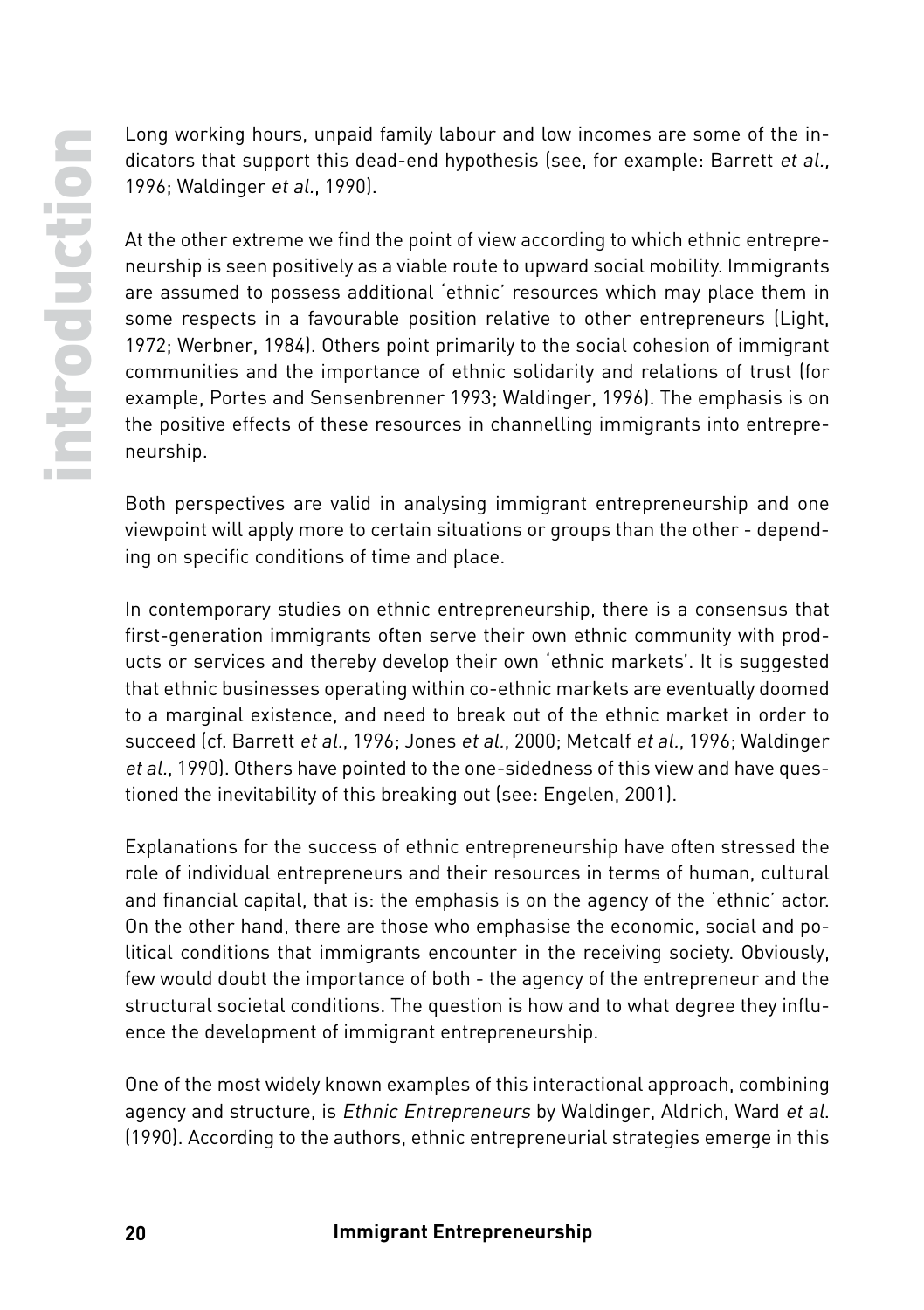interaction between the opportunity structure and the characteristics of groups of immigrants. In this context, they believe that: "[t]he strategies adopted by the various ethnic groups in capitalistic societies around the world are remarkably similar" (Aldrich and Waldinger, 1990: 131).

Although the interactive model provides an important contribution to the debate in this academic field, mainly because it defined the first inclusive perspective of the entrepreneurial strategies of immigrants which paved the way for the theoretical discussion and empirical research, it presents some limitations. As Rath (2000: 7) underlines, Waldinger and his associates assume that immigrants naturally define ethnic entrepreneurial strategies just because they share an ethnicity and/or identify themselves with one group with specific ethnic features and cultural traditions.

Nevertheless, if one considers only ethnicity as a differentiating factor in the economic activities of immigrants, how can one explain the entrepreneurial initiatives of groups without entrepreneurial experience or traditions? How can we explain the diverse entrepreneurship rates of the same immigrant group in different receiving contexts? Empirical research shows that even immigrants who are rooted within their origin group and share common cultural practices have different forms of integrating themselves economically, not necessarily reproducing the choices of the majority of their co-ethnics (Oliveira, 2005).

Hence what defines an immigrant entrepreneurial strategy is not only his or her ethnic background but the degree of resources and opportunities that are mobilised in the start-up process. In other words, immigrant entrepreneurial strategies are not diverse just because of individuals' different cultural and ethnic references, but because of their options and unequal opportunities of access. Hence immigrants with different ethnic structures, cultural boundaries and even genders, can in fact define similar entrepreneurial strategies in receiving contexts. Indeed it is even possible to identify immigrants with similar strategies to those of nationals (Oliveira, 2007).

Consequently, this model is still influential, although several amendments to the model have been developed since then. Several researchers, notably Portes and his colleagues (Portes and Sensenbrenner, 1993; Portes, 1995) have pointed to the importance of the 'social embeddedness' of entrepreneurs. In an attempt to reconcile the emphasis on individual characteristics of entrepreneurs with a macro structural analysis, they stress the importance of the social networks in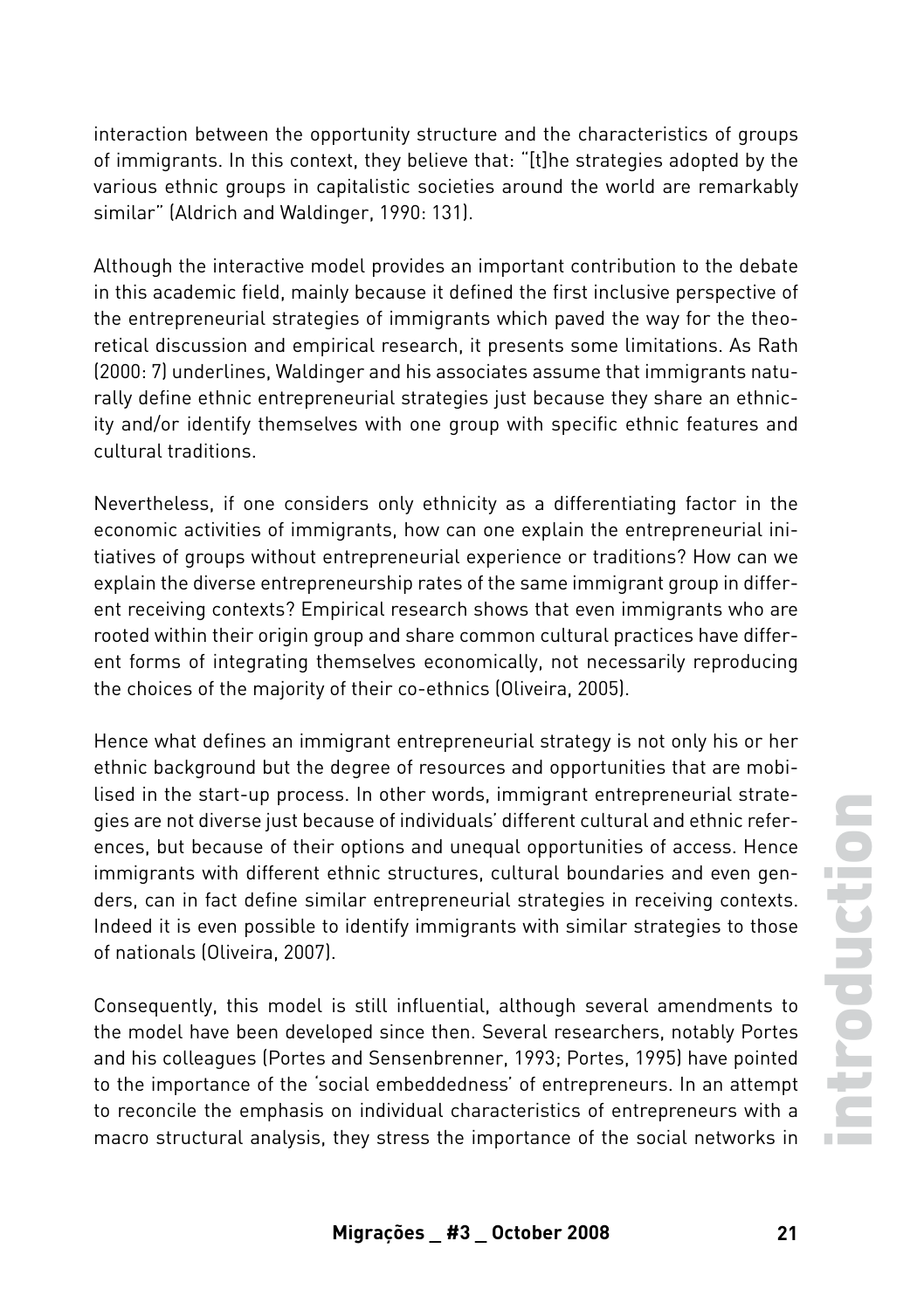which entrepreneurs are embedded and their relevance to successful entrepreneurship. A more recent approach builds on the models of Waldinger and Portes, but is more inclusive. This model of 'mixed embeddedness' also includes the political and economic context in the explanatory model of ethnic entrepreneurship, which was often absent in much of the earlier empirical research (Kloosterman and Rath, 2003). Political and economic institutions are crucial in understanding both the obstacles and opportunities for aspiring entrepreneurs to start their own business.

The policy context in which ethnic entrepreneurship develops, and the institutions that govern it, are relevant for the present study. These institutions relate to both formal and informal regulations. Engelen (2001) points to the distinction between legislation and regulation. The term regulation should not be taken as a mere synonym for state regulation. In fact, various modes of regulation exist, from formal to informal, and various agencies are involved in regulatory processes, ranging from state agencies (local, regional, national or supranational) to non-profit organisations and voluntary associations. Regulatory frameworks can be imposed or enforced, or may be based on voluntary action (Engelen, 2001: 210). Economic actions are always regulated in one form or another, even in cases where legislation per se seems non-existent - as in the informal economy (Rath, 2002).

Regulatory regimes sometimes turn out to be obstacles for ethnic entrepreneurs, in particular for low-skilled immigrants coming from economic contexts with less complex regulation than in the country of settlement. Thus, regulation may be an obstacle to setting up their own businesses for some immigrant groups. On the other hand, regulation does not always constrain business start-ups; it may also provide an enabling business environment. This is manifested in different ways, ranging from tolerance towards illicit practices to positive action and business support programmes.

In sum, the examination of immigrant entrepreneurship in the various receiving countries analysed in this Special Issue (Australia, Canada, England, France, Greece and Portugal), both for the purposes of research and for the definition of policy, takes into account the interplay of ethnic and individual resources and the opportunity structure – economy, social, political and regulatory frameworks. As set out below, each article provides an insight into specific opportunity structures, ethnic resources, gender, business support programmes and other elements that contribute to shedding light on explanatory factors for the emergence and success – or otherwise – of immigrant entrepreneurship.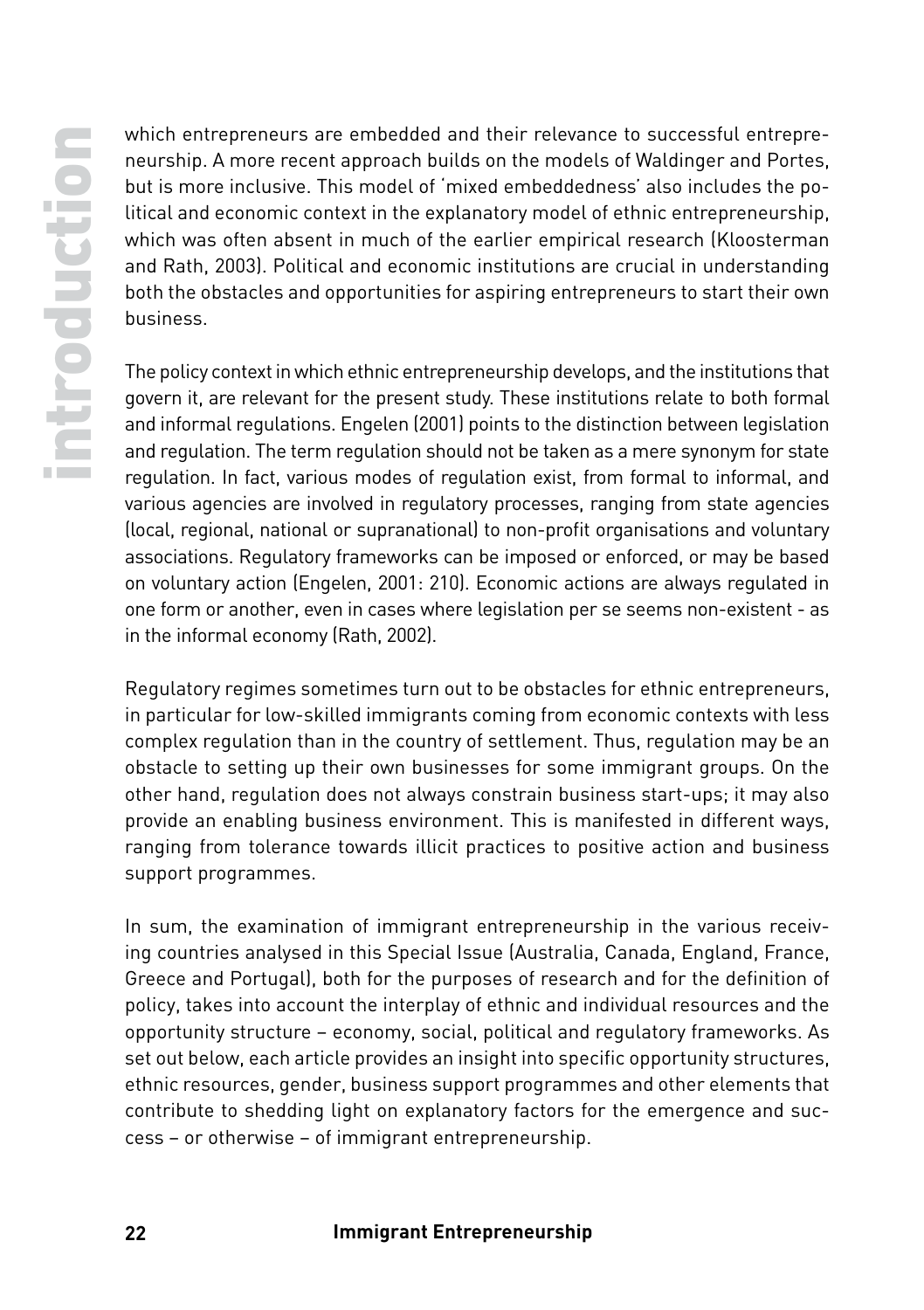#### **Contents of the Special Issue**

In order to provide a more in-depth analysis of the impacts of the diverse policies of the various receiving countries in relation to immigrant entrepreneurial initiatives, this thematic issue presents some examples: Canada, Australia, England, Greece and France (section I). The case studies selected are particularly interesting as they allow us to compare countries that chose to develop a policy of promoting immigrant entrepreneurship and/or the entry of immigrant entrepreneurs into the country – as is the case with Australia and Canada –, countries that focus on having a relatively liberal regulatory regime combined with a high level of third-sector intervention – such as England - and other countries that have regulations that inhibit immigrant entrepreneurship - like Greece and France.

In Hiebert's contribution on the immigration of entrepreneurs and investors -'Business Class' immigrants – to Canada, it becomes clear that a regulatory regime that explicitly attracts and promotes the entry of immigrant entrepreneurs has not served to promote immigrant entrepreneurship itself, as it is based on the flawed assumption that "success in one political-economic-institutional context" guarantees success in another. Thus we see that, as analysed above, immigrant entrepreneurs experience difficulty in adapting to the regulatory and tax environment. Similarly to Canada, the Australian 'Business Migration programme' focuses on promoting immigrant entrepreneurship, though as Collins demonstrates in his article, 'one size' does not fit all, as immigrant entrepreneurial trajectories are diverse in terms of ethnicity, business sector, gender and other factors, as mentioned above in relation to entrepreneurial strategies. He therefore suggests various policy directions in order to improve the situation, such as reducing administrative and regulatory burdens, improved communication strategies, a whole-of-government approach and the promotion of the ethnic economy and urban ethnic tourism.

In the European context, the United Kingdom is characterised by a low level of regulation and an increasing number of support initiatives. As Ram and Jones observe, the over a quarter of a million Ethnic Minority Businesses in the UK are faced with the difficulty of breaking out of low value-added sectors – the marginal existence identified in the literature above -, questioning the perception of selfemployment as a means of upward mobility. In contrast, as Hatziprokopiou demonstrates, Greece presents restrictive rules and structures, confining many immigrants to salaried employment. However, in considering both the socio-economic and the institutional context, the author identifies diverse types within the nascent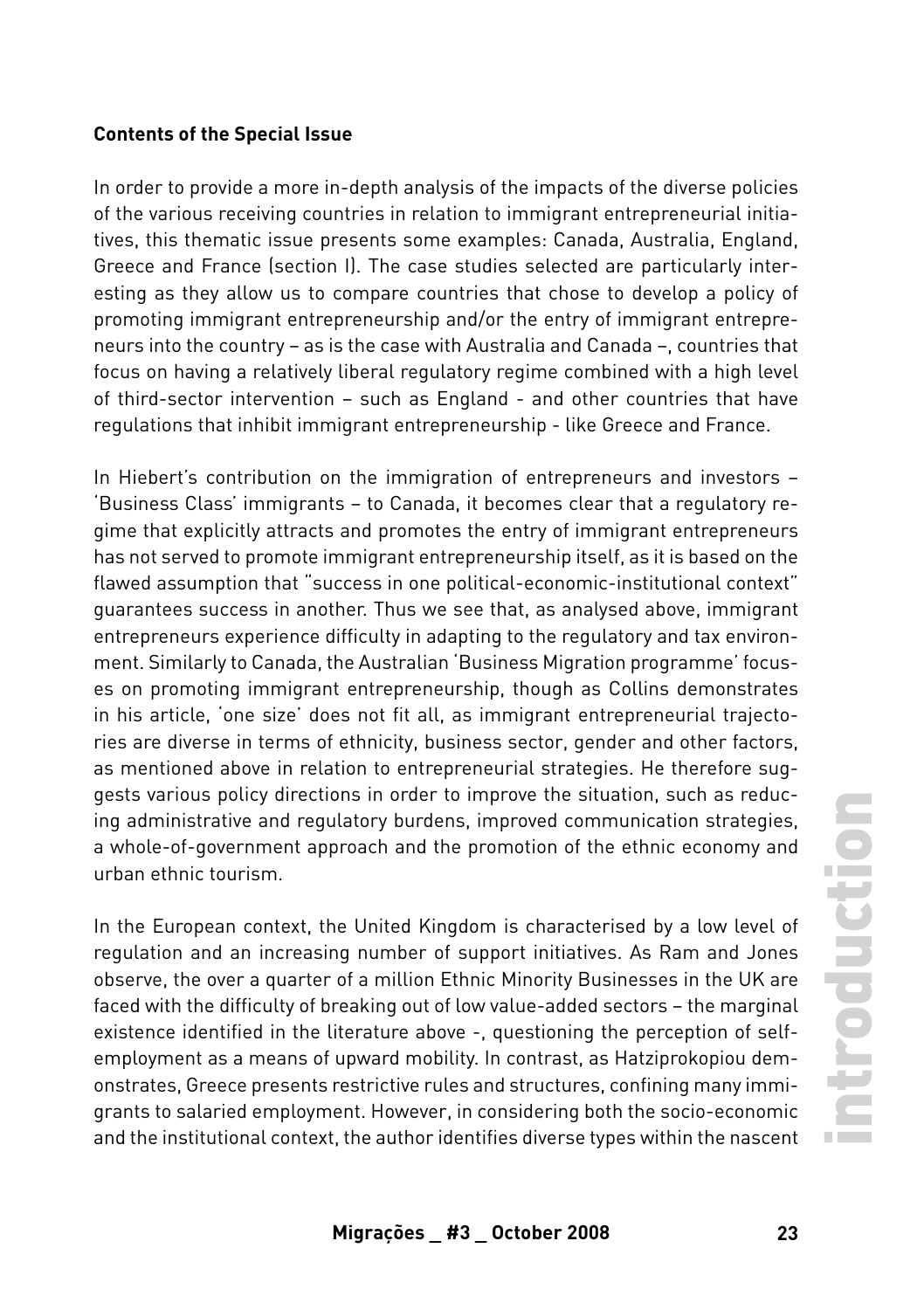immigrant entrepreneurial sector: disadvantaged survival entrepreneurs; value entrepreneurs; ethnic entrepreneurs; and the Chinese 'commercial diaspora', recommending a reduction in bureaucracy and discrimination as beneficial to all. Finally, concluding Section I, Dinh and Ma Mung provide an analysis of the effects of policy on immigrant entrepreneurship in France, particularly focusing on legislative discrimination in the labour market as a motivation for self-employment, despite the entrepreneurial option only being open to long-term residents and French nationals.

As Portugal is also experiencing many political shifts in this area – for example, the 2007 Immigration Law now provides for a special status for immigrant entrepreneurs and the Plan for Immigrant Integration 2007-2009 includes several measures to support immigrant entrepreneurship –, it is also relevant to place particular emphasis on this theme. In section II of this Special Issue, there is an analysis of immigrant entrepreneurship in Portugal, in relation to both the legal and institutional context of recent decades, and the characteristics of the immigrant populations themselves. Oliveira's article highlights the shift in Portuguese policy in recent years from a regulatory framework that had inhibited immigrant entrepreneurship for some decades (such as labour law and immigration acts) to newer legislative developments that seek to stimulate immigrant entrepreneurship. The latter forms part of a more general integration policy, where immigrant entrepreneurship is seen as a way of improving economic insertion in the labour market and combating social exclusion. Oliveira further characterises the impacts of the previous regulatory framework on the entrepreneurial initiatives of different immigrant groups, arguing that in times of regulatory restriction, ethnic and personal resources take on a more relevant role in succeeding in business.

Furthermore in this section the impacts of immigrant entrepreneurship are considered at two distinct and complementary levels: on the one hand, as incentivising the exchange between the economies of the countries of origin and the receiving societies; and on the other, as providing the potential for the flourishing of creative strategies in the local contexts or destination cities. Malheiros' article on immigrant entrepreneurs of Indian origin in the Lisbon Metropolitan Area clearly demonstrates how that community contributed to revitalising run-down areas and introducing new products and new features to the urban landscape. He nevertheless concludes that while the strategies of these entrepreneurs incorporate innovative and creative features, they do not fully correspond to Socially Creative Strategies.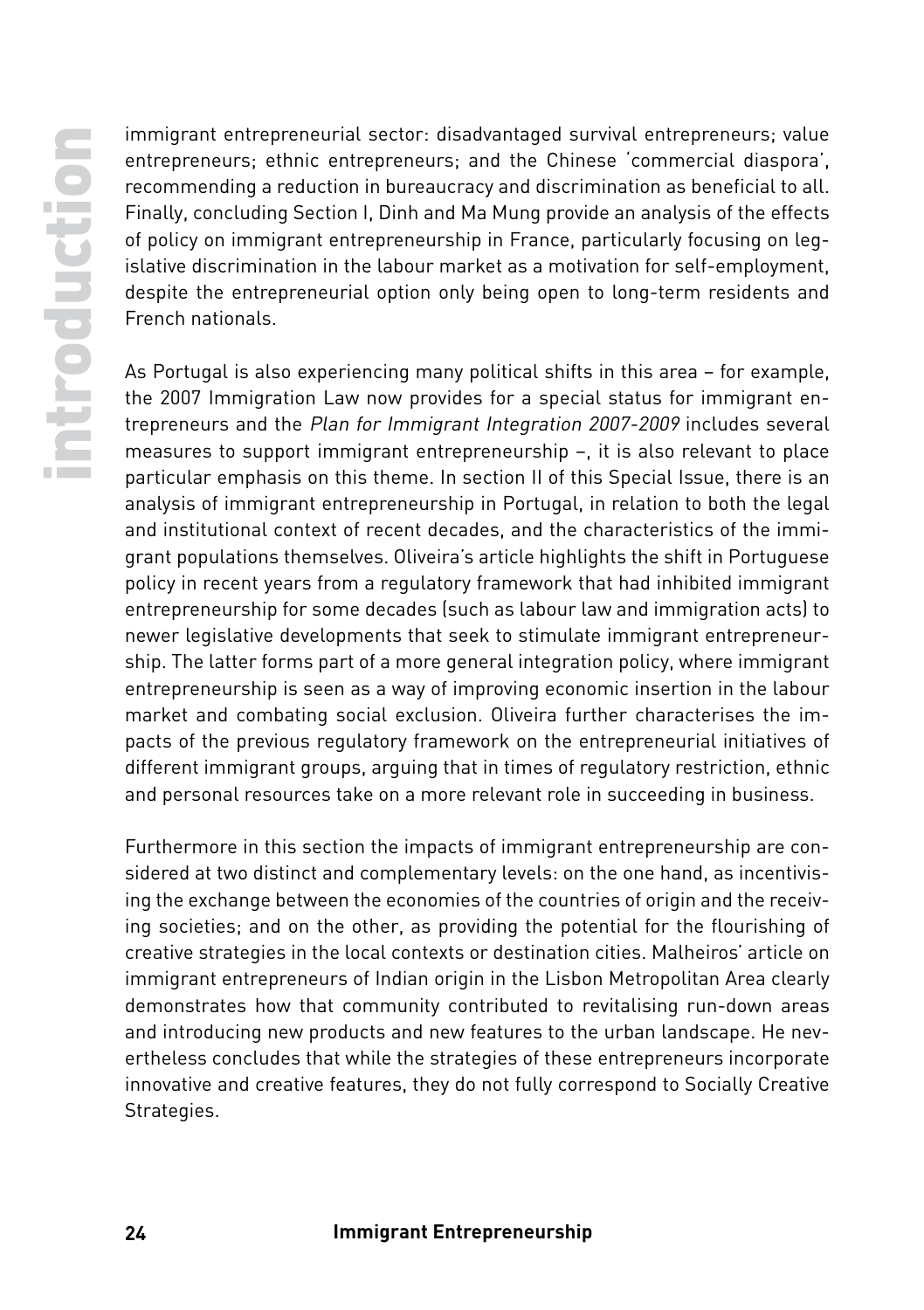Shifting the perspective somewhat to the countries of origin, Santos Neves and Rocha-Trindade's article explores the impact of Chinese immigrant entrepreneurs as members of a diaspora, functioning within a globalised information society. The authors highlight these entrepreneurs' multifaceted role as importers of Chinese goods, promoters of foreign investors in China, sources of information on business and markets, and agents of Chinese regional 'paradiplomacy'. They represent, as such, an informal instrument for China's 'soft power.' A similar strategy for the Portuguese diaspora is consequently recommended.

Also, recognising that the research has often overlooked immigrant women entrepreneurship, Padilla provides a contribution on the initiatives of Brazilian women entrepreneurs in Portugal. She demonstrates how gender can interact with discrimination and racism in the opportunity structure of the receiving society, presenting obstacles such as lack of recognition of qualifications and family obligations. Nevertheless, Brazilian women are seen to have identified and capitalised upon an ethnic niche in Brazilian products. As experiences vary between survival entrepreneurial strategies and mobility entrepreneurial strategies – or even loss of the status of entrepreneur through the migration process -, further research and support policies are recommended.

Taking into account that immigrant entrepreneurship is also a result of the existence of various support programmes and initiatives, both Governmental and from civil society, section III of this journal furthers the sharing of examples in the area of incentivising entrepreneurial initiatives among immigrants in the United Kingdom, Spain and Portugal. These range from financial support for targeted support programmes by the Phoenix Fund in the UK, to specific training and advisory services by Bolton City Council and the Lanzadera project in the UK and Spain, respectively, and the Immigrant Entrepreneur of the Year Award in Portugal. Other initiatives by the National Association for the Right to Credit and the Jesuit Refugee Service build on the concept of microcredit to finance entrepreneurial initiatives in Portugal, while two other NGOs active in the Portuguese context, K'CIDADE and ASI's Predictive Factors in the Employability of Migrants project also provide examples of ways of supporting immigrant entrepreneurs.

Finally, section IV of this journal comprises two issue papers where the authors present critical reflections on the theme, identifying the main opportunities and obstacles associated with immigrant entrepreneurship in the European Union in general and Portugal in particular, providing recommendations for overcoming these difficulties. These recommendations include: analysing individual needs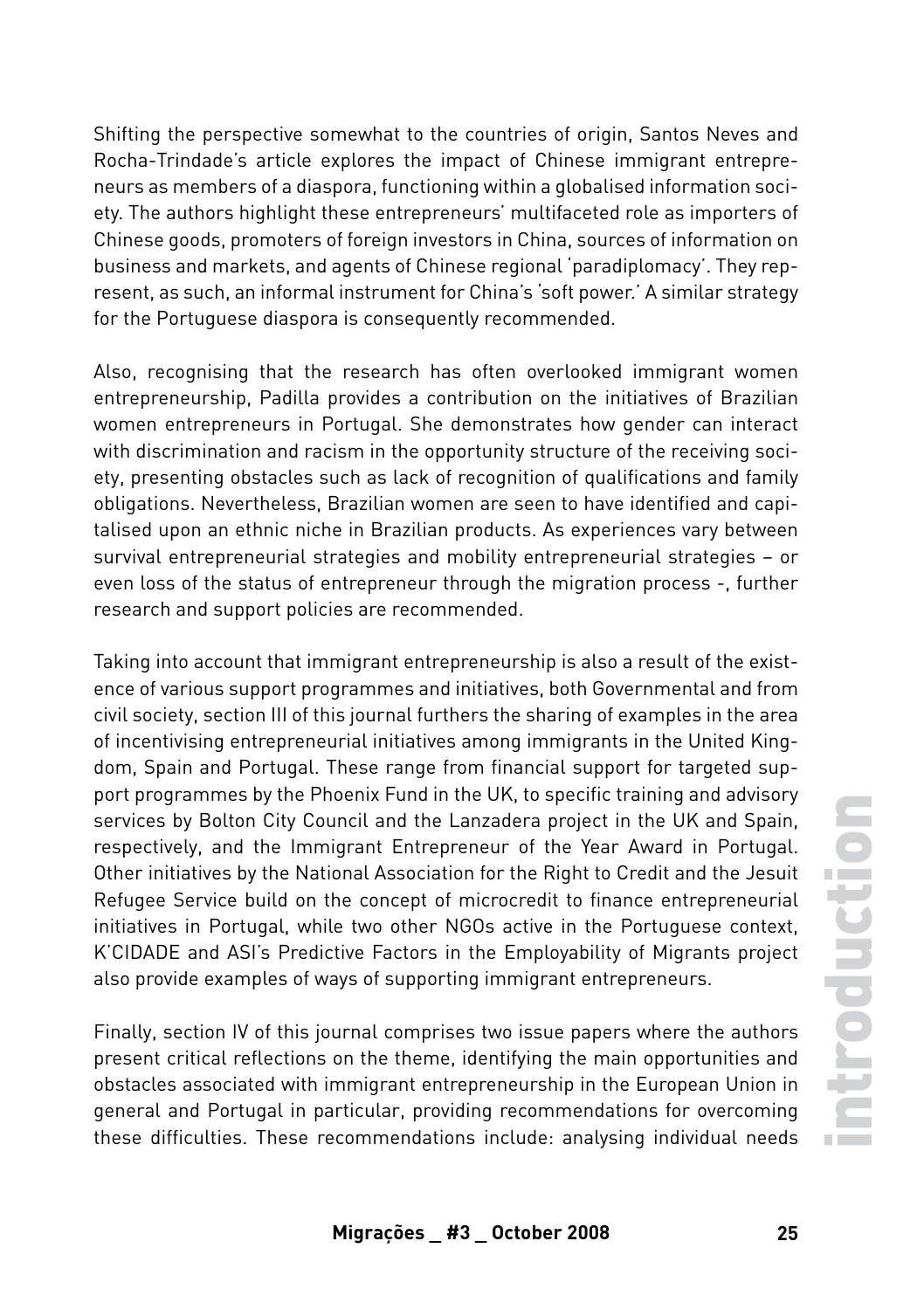and the embeddedness of immigrant entrepreneurs; raising awareness of immigrant entrepreneurs and improving lines of communication about support programmes; and creating the conditions for the creativity and success of entrepreneurs while at the same time channelling part of this success towards other segments of the population in order to benefit economies and societies overall.

#### **Notes**

- 1 To a large extent, these first migratory flows emerged in the context of the 'guest worker system' and colonial relationships.
- 2 See the issue paper by Thomas Jaegers from European Commission DG Enterprise and Industry in this Special Issue.
- 3 Although it might be argued that the famous American propensity towards entrepreneurship is not reflected in actual self-employment rates, but only in attitude surveys. In terms of rates, they hardly differ from those in some European countries.

#### **References**

- Aldrich, H. and Waldinger, R. (1990), "Ethnicity and Entrepreneurship", Annual Review of Sociology, no. 16, pp. 111-35.
- Barrett, G.A., Jones, T.P. and McEvoy, D. (1996), "Ethnic Minority Business: Theoretical Discourse in Britain and North America", Urban Studies, no. 33, pp. 783-809.
- Boissevan, J. (1984), "Small entrepreneurs in contemporary Europe" in Ward, R. and Jenkins, R. (eds.), Ethnic communities in business. Strategies for economic survival, London: Cambridge University Press, pp. 20-38.
- Castles, S. and Miller, M.J. (1998), The Age of Migration. International Population Movements in the Modern World, London: MacMillan.
- Engelen, E. (2001), "'Breaking in' and 'breaking out': a Weberian approach to entrepreneurial opportunities", Journal of Ethnic and Migration Studies, vol. 27, no. 2, April, pp. 203-23.
- Jones, T., Barrett, G. and McEvoy, D. (2000), "Market Potential as a Decisive Influence on the Performance of Ethnic Minority Business" in Rath, J. (ed.), Immigrant businesses. The economic, political and social environment, London: Macmillan, pp. 37-53.
- Kloosterman, R. and Rath, J. (2001) "Immigrant entrepreneurs in advanced economies: mixed embeddedness further explored", Journal of Ethnic and Migration Studies, vol. 27, no. 2, pp. 189–202.
- Kloosterman, R. and Rath, J. (eds.) (2003), Immigrant Entrepreneurs: Venturing Abroad in the Age of Globalisation, New York: New York University Press, and Oxford: Berg Publishing, pp. 61-78.